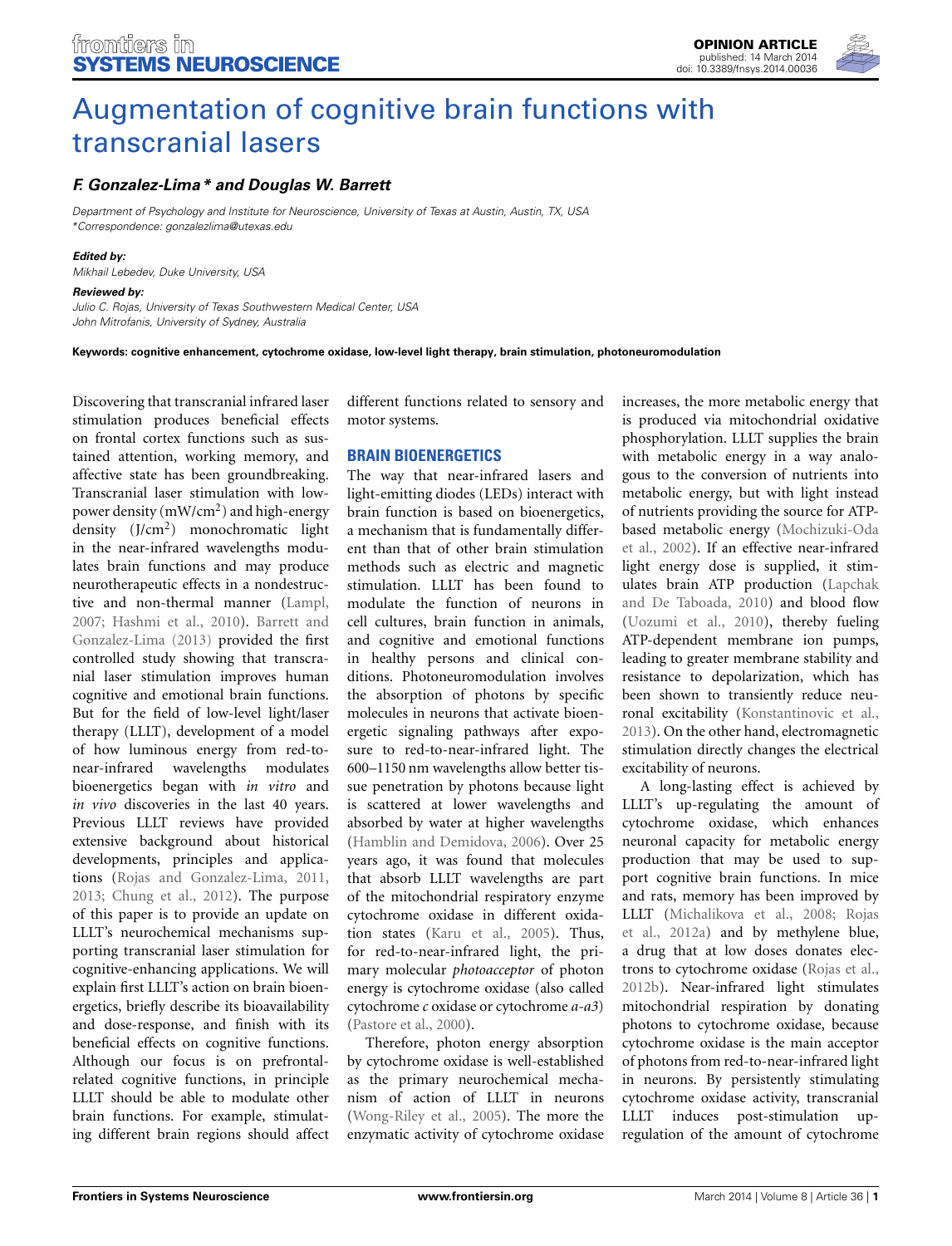oxid[ase in brain mitochondria \(](#page-3-8)Rojas et al., [2012a](#page-3-8)). Therefore, LLLT may lead to the conversion of luminous energy into metabolic energy (during light exposure) and to the up-regulation of the mitochondrial enzymatic machinery to produce more energy (after light exposure).

## **BIOAVAILABILITY AND HORMETIC DOSE-RESPONSE**

The most abundant metalloprotein in nerve tissue is cytochrome oxidase, and its absorption wavelengths are well correlated with its enzymatic activity and ATP production [\(Wong-Riley et al.](#page-3-3), [2005](#page-3-3)). High LLLT bioavailability to the brain *in vivo* has been shown by inducing brain cytochrome oxidase activity transcranially, leading to enhanced extinction mem[ory retention in normal rats \(](#page-3-8)Rojas et al., [2012a](#page-3-8)) and improved visual discrimination in rats with impaired retinal mitochondrial function [\(Rojas et al.,](#page-3-10) [2008](#page-3-10)). Our LLLT studies utilized varied wavelengths (633–1064 nm), daily doses  $(1-60$  J/cm<sup>2</sup>), fractionation sessions  $(1-6)$ , and power densities  $(2-250 \text{ mW/cm}^2)$  that identified effective LLLT parameters for rats and humans.

For example, we tested in rats the effects of different LLLT doses *in vivo* on brain cytochrome oxidase activity, at either 10.9, 21.6, 32.9 J/cm2, or no LLLT. Treatments were delivered for 20, 40, and 60 min via four 660-nm LED arrays with a power density of  $9 \text{ mW/cm}^2$ . One day after the LLLT session, brains were extracted, frozen, sectioned, and processed for cytochrome oxidase histochemistry. A 10.9 J/cm<sup>2</sup> dose increased cytochrome oxidase activity by 13.6%. A 21.6 J/cm<sup>2</sup> dose produced a 10.3% increase. A non-significant cytochrome oxidase increase of 3% was found after the highest 32.9 J/cm2dose. Responses of brain cytochrome oxidase to LLLT *in vivo* were characterized by hormesis, with a low dose being stimulatory, while higher doses were less effective.

The first demonstration that LLLT increased oxygen consumption in the rat prefrontal cortex *in vivo* was provided by [Rojas et al.](#page-3-8) [\(2012a\)](#page-3-8). Oxygen concentration in the cortex of rats was measured using fluorescence-quenching during LLLT at 9 mW/cm<sup>2</sup> and 660 nm. LLLT induced a

dose-dependent increase in oxygen consumption of 5% after  $1$  J/cm<sup>2</sup> and 16% after  $5$  J/cm<sup>2</sup>. Since oxygen is used to form water within mitochondria in a reaction catalyzed by cytochrome oxidase, more cytochrome oxidase activity should lead to more oxygen consumption.

LLLT may offer some advantages over other types of stimulation, because LLLT non-invasively targets cytochrome oxidase, a key enzyme for energy production, with induced expression linked to energy demand. Hence LLLT is mechanistically specific and non-invasive, while transcranial magnetic stimulation may be non-specific, prolonged forehead electrical stimulation may produce muscle spasms, and deep brain or vagus nerve stimulations are invasive.

### **COGNITIVE AND EMOTIONAL FUNCTIONS**

LLLT via commercial low-power sources (such as FDA-cleared laser diodes and LEDs) is a highly promising, affordable, non-pharmacological alternative for improving cognitive function. LLLT delivers safe doses of light energy that are sufficiently high to modulate neuronal functions, but low enough to not result in any damage [\(Wong-Riley et al.](#page-3-3), [2005\)](#page-3-3). In 2002, the FDA approved LLLT for pain relief in cases of head and neck pain, arthritis and carpal tunnel syndrome [\(Fulop et al., 2010\)](#page-2-7). LLLT has been used non-invasively in humans after ischemic stroke to improve neurological outcome [\(Lampl et al.](#page-2-8), [2007\)](#page-2-8). It also led to improved recovery and reduced fatigue after exercise [\(Leal Junior et al.](#page-3-11), [2010\)](#page-3-11). One LLLT stimulation session to the forehead, as reported by [Schiffer et al.](#page-3-12) [\(2009](#page-3-12)), produced a significant antidepressant effect in depressed patients. No adverse side effects were found either immediately or at 2 or 4 weeks after LLLT. Thus, these beneficial LLLT treatments have been found to be safe in humans. Even though LLLT has been regarded as safe and received FDA approval for pain treatment, the use of transcranial lasers for cognitive augmentation should be restricted to research until further controlled studies support this application for clinical use.

We used transcranial laser stimulation to the forehead in a placebo-controlled, randomized study, to influence cognitive

tasks related to the prefrontal cortex, including a psychomotor vigilance task (PVT) and a delayed match-tosample (DMS) m[emory](#page-2-2) [task](#page-2-2) [\(](#page-2-2)Barrett and Gonzalez-Lima, [2013\)](#page-2-2). The PVT assesses sustained attention, with participants remaining vigilant during delay intervals, and pushing a button when a visual stimulus appears on a monitor. Our laser stimulation targeted prefrontal areas which are implicated in the sustained attentional processes of the PVT [\(Drummond et al.](#page-2-9), [2005\)](#page-2-9). Similarly, the DMS task engages the prefrontal cortex as part of a network of frontal and parietal brain regions [\(Nieder and Miller, 2004\)](#page-3-13).

Healthy volunteers received continuous wave near-infrared light intersecting cytochrome oxidase's absorption spectrum, delivered to the forehead using a 1064 nm low-power laser diode (also known as "cold laser"), which maximizes tissue penetration due to its long wavelength, and has been used in humans for other indications. The power density (or irradiance), 250 mW/cm<sup>2</sup>, as well as the cumulative energy density (or fluence),  $60$  J/cm<sup>2</sup>, were the same that showed beneficial psychological effects in [Schiffer et al.](#page-3-12) [\(2009\)](#page-3-12). This laser exposure produces negligible heat and no physical damage at the low power level used. This laser apparatus is used safely in a clinical setting by the supplier of the laser (Cell Gen Therapeutics, HD Laser Center, Dallas, TX). Reaction time in the PVT was improved by the laser treatment, as shown by a significant prepost reaction time change relative to the placebo group. The DMS memory task also revealed significant enhancements in measures of memory retrieval latency and number of correct trials, when comparing the LLLT-treated with the placebo group (**[Figure 1](#page-2-10)**). Self-reported positive and negative affective (emotional) states were also measured using the PANAS-X questionnaire before and 2 weeks after laser treatment. As compared to the placebo, treated subjects reported significantly improved affective states. We suggest that this kind of transcranial laser stimulation may serve as a non-invasive and efficacious method to augment cognitive brain functions related to attention, memory, and emotional functions.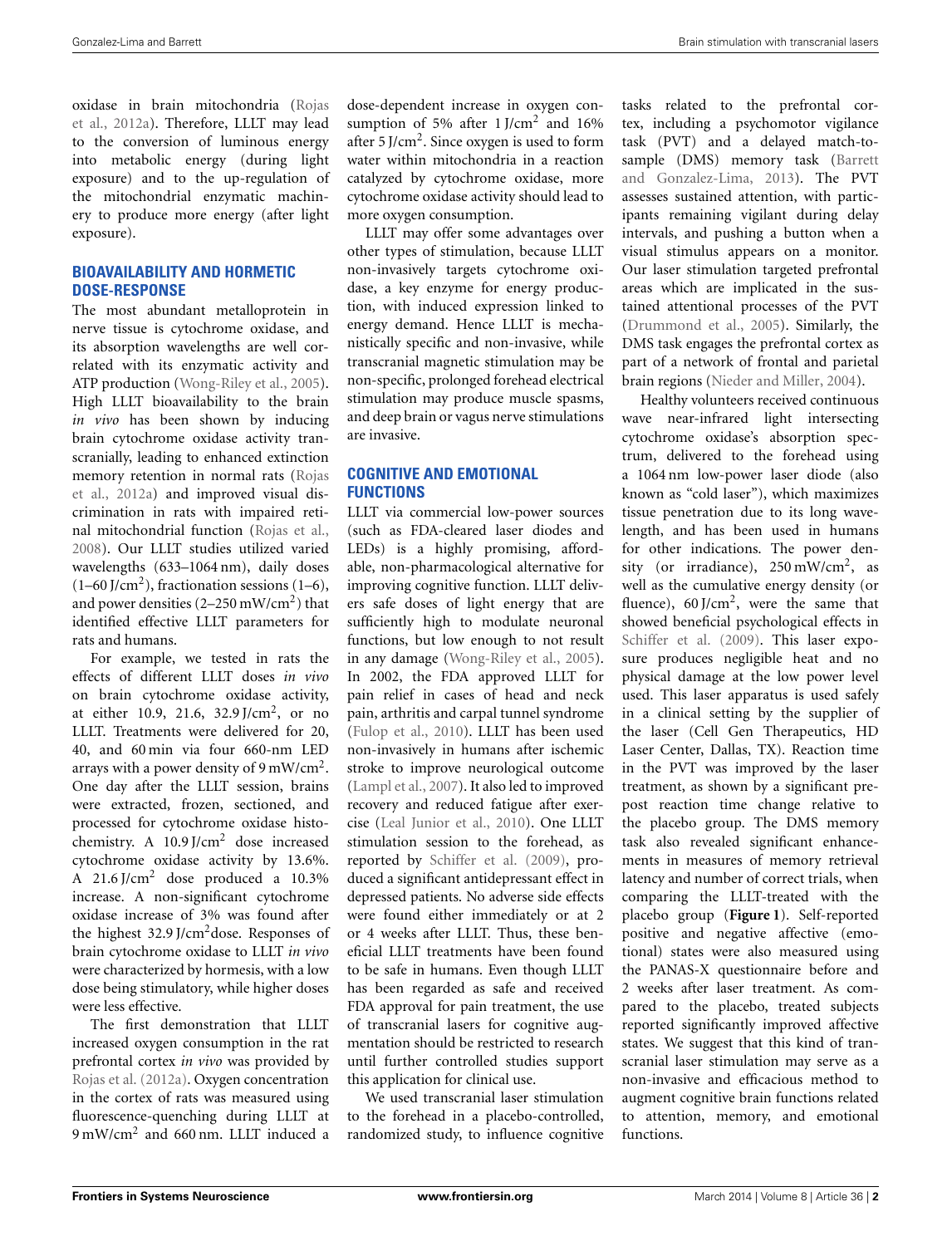

<span id="page-2-10"></span>LLLT's bioenergetics mechanisms leading to cognitive augmentation may also be at play in its neuroprotective effects [\(Gonzalez-Lima et al.](#page-2-11), [2013\)](#page-2-11). LLLT's stimulation of mitochondrial respiration should improve cellular function due to increased metabolic energy, as well as cellular survival after injury, due to the antioxidant effects of increases in cytochrome oxidase and superoxide dismutase [\(Rojas et al., 2008\)](#page-3-10).

Laser transmittance of the 1064-nm wavelength at the forehead LLLT site was estimated in a post-mortem human specimen, which showed that approximately 2% of the light passed through the frontal bone. This yielded an absorption coefficient of  $a = 0.24$ , similar to the reported  $a = 0.22$  transmittance through cranial bone f[or this wavelength \(](#page-2-12)Bashkatov and Genina, [2006](#page-2-12)). Thus, we estimated that about 1.2 J/cm<sup>2</sup> of the 60 J/cm<sup>2</sup> LLLT dose applied reached the surface of the prefrontal cortex. This value is similar to  $1$  J/cm<sup>2</sup>, the peak effective LLLT dose in neuron cultures for increasing cytochrome oxid[ase activity \(](#page-3-0)Rojas and Gonzalez-Lima, [2011](#page-3-0)).

#### **CONCLUSIONS**

Transcranial absorption of photon energy by cytochrome oxidase, the terminal enzyme in mitochondrial respiration, is

proposed as the bioenergetic mechanism of action of LLLT in the brain. Transcranial LLLT up-regulates cortical cytochrome oxidase and enhances oxidative phosphorylation. LLLT improves prefrontal cortex-related cognitive functions, such as sustained attention, extinction memory, working memory, and affective state. Transcranial infrared stimulation may be used efficaciously to support neuronal mitochondrial respiration as a new non-invasive, cognition-improving intervention in animals and humans. This fascinating new approach should also be able to influence other brain functions depending on the neuroanatomical site stimulated and the stimulation parameters used.

#### **REFERENCES**

- <span id="page-2-2"></span>Barrett, D. W., and Gonzalez-Lima, F. (2013). Transcranial infrared laser stimulation produces beneficial cognitive and emotional effects in humans. *Neuroscience* 230, 13–23. doi: 10.1016/j.neuroscience.2012.11.016
- <span id="page-2-12"></span>Bashkatov, A. N., and Genina, E. A. (2006). Optical properties of human cranial bone in the spectral range from 800 to 2000 nm. *Proc. SPIE* 6163, 616310. doi: 10.1117/12.697305
- <span id="page-2-3"></span>Chung, H., Dai, T., Sharma, S. K., Huang, Y. Y., Carroll, J. D., and Hamblin, M. R. (2012). The nuts and bolts of low-level laser (light) therapy. *Ann. Biomed. Eng*. 40, 516–533. doi: 10.1007/s10439- 011-0454-7
- <span id="page-2-9"></span>Drummond, S. P., Bischoff-Grethe, A., Dinges, D. F., Ayalon, L., Mednick, S. C., and Meloy, M. J. (2005).

The neural basis of the psychomotor vigilance task. *Sleep* 28, 1059–1068.

- <span id="page-2-7"></span>Fulop, A. M., Dhimmer, S., Deluca, J. R., Johanson, D. D., Lenz, R. V., Patel, K. B., et al. (2010). A meta-analysis of the efficacy of laser phototherapy on pain relief. *Clin. J. Pain* 26, 729–736. doi: 10.1097/AJP.0b013e3181f09713
- <span id="page-2-11"></span>Gonzalez-Lima, F., Barksdale, B. R., and Rojas J. C. (2013). Mitochondrial respiration as a target for neuroprotection and cognitive enhancement. *Biochem. Pharmacol.* doi: 10.1016/j.bcp.2013.11.010. [Epub ahead of print].
- <span id="page-2-4"></span>Hamblin, M. R., and Demidova, T. N. (2006). Mechanisms of low level light therapy. *Proc. SPIE* 6140, 1–12. doi: 10.1117/12.646294
- <span id="page-2-1"></span>Hashmi, J. T., Huang, Y. Y., Osmani, B. Z., Sharma, S. K., Naeser, M. A., and Hamblin, M. R. (2010). Role of low-level laser therapy in neurorehabilitation. *PM R* 2, S292–S305. doi: 10.1016/j.pmrj.2010.10.013
- <span id="page-2-5"></span>Karu, T. I., Pyatibrat, L. V., Kolyakov, S. F., and Afanasyeva, N. I. (2005). Absorption measurements of a cell monolayer relevant to phototherapy: reduction of cytochrome c oxidase under near IR radiation. *J. Photochem. Photobiol. B* 81, 98–106. doi: 10.1016/j.jphotobiol.2005.07.002
- <span id="page-2-6"></span>Konstantinovic, L. M., Jelic, M. B., Jeremic, A., Stevanovic, V. B., Milanovic, S. D., and Filipovic, S. R. (2013). Transcranial application of nearinfrared low-level laser can modulate cortical excitability. *Lasers Surg. Med.* 45, 648–653. doi: 10.1002/lsm.22190
- <span id="page-2-0"></span>Lampl, Y. (2007). Laser treatment for stroke. *Expert Rev. Neurother.* 7, 961–965. doi: 10.1586/14737175.7.8.961
- <span id="page-2-8"></span>Lampl, Y., Zivin, J. A., Fisher, M., Lew, R., Welin, L., Dahlof, B., et al. (2007). Infrared laser therapy for ischemic stroke: a new treatment strategy: results of the neurothera effectiveness and